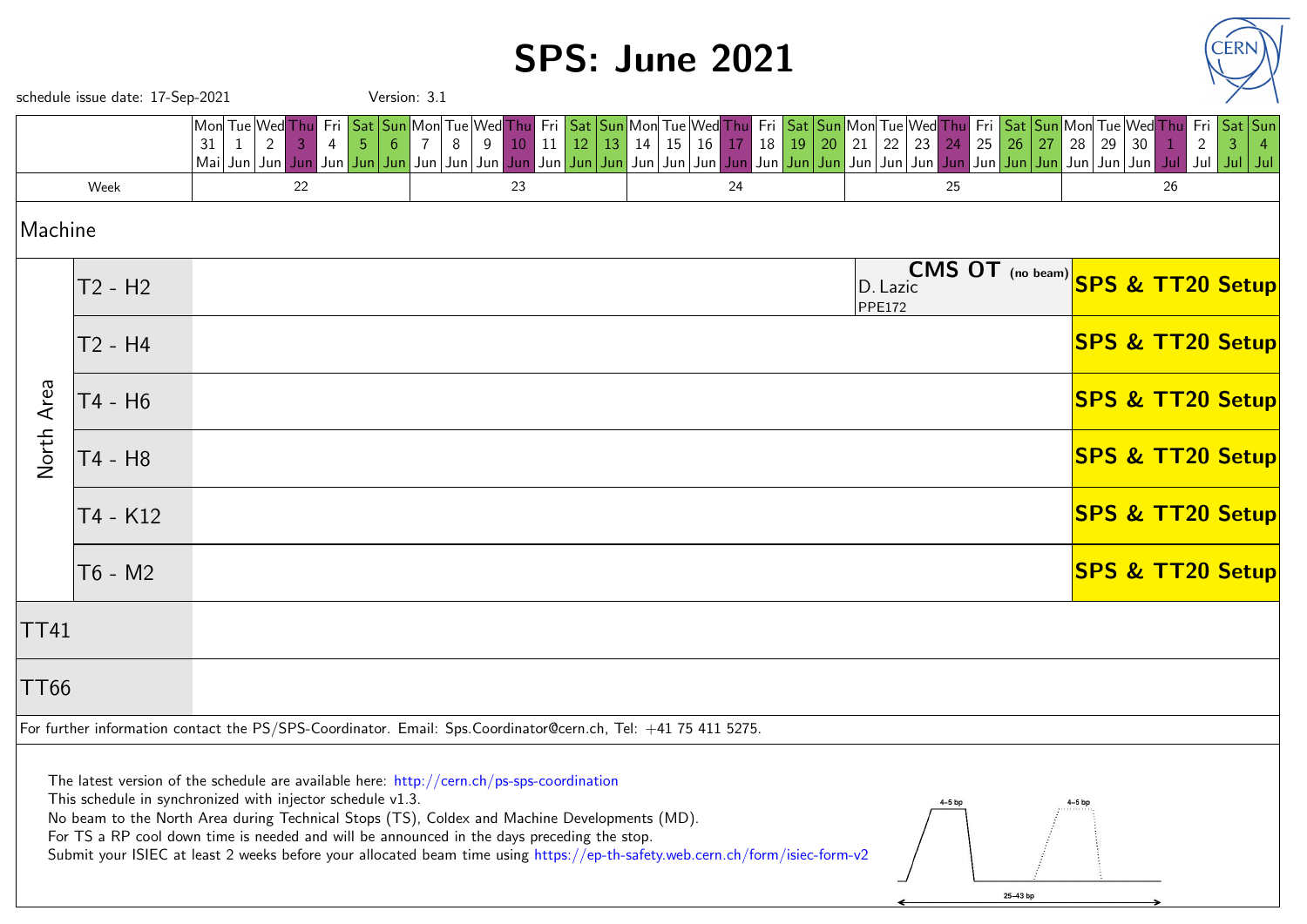# SPS: July 2021



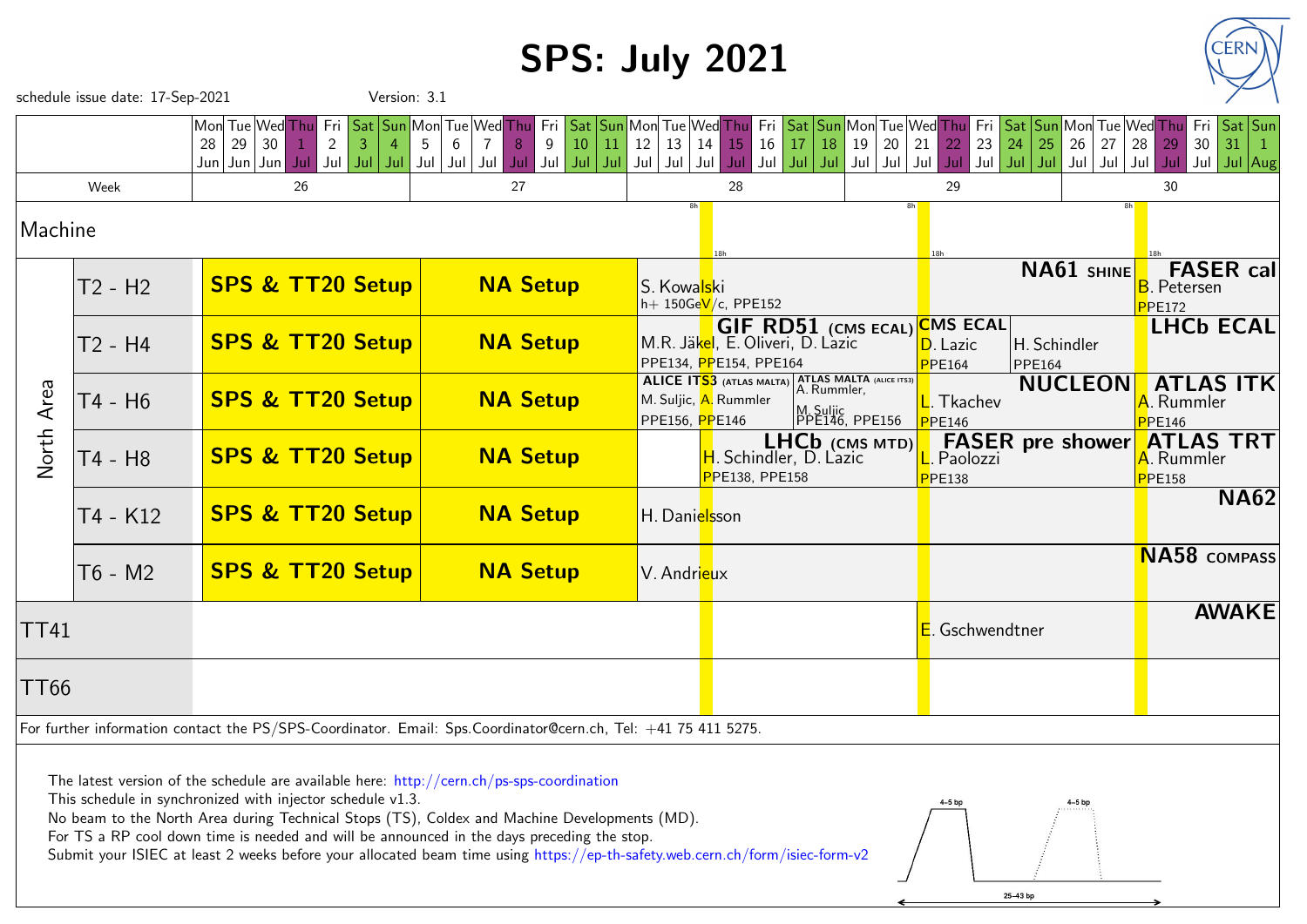## SPS: August 2021



| schedule issue date: 17-Sep-2021<br>Version: 3.1                                                                                                                                                                                                                                                                                                                                                                                                                                                                  |                                                                                                               |                                                                          |                                                                                   |                  |                                                                                              |                            |                              |                                  |                                                                                     |                |                                                                                      |  |
|-------------------------------------------------------------------------------------------------------------------------------------------------------------------------------------------------------------------------------------------------------------------------------------------------------------------------------------------------------------------------------------------------------------------------------------------------------------------------------------------------------------------|---------------------------------------------------------------------------------------------------------------|--------------------------------------------------------------------------|-----------------------------------------------------------------------------------|------------------|----------------------------------------------------------------------------------------------|----------------------------|------------------------------|----------------------------------|-------------------------------------------------------------------------------------|----------------|--------------------------------------------------------------------------------------|--|
|                                                                                                                                                                                                                                                                                                                                                                                                                                                                                                                   |                                                                                                               | Mon  Tue  Wed  Thu  <br>$\overline{2}$<br>$\mathbf{3}$<br>$\overline{4}$ | Fri<br>8<br>5<br>6                                                                | 10<br>-9         | Sat Sun Mon Tue Wed Thu Fri Sat Sun Mon Tue Wed Thu<br>$13 \mid 14$<br>11<br>12 <sup>1</sup> | $15 \mid 16 \mid 17$<br>18 | 20<br>19                     | 21 $\vert$<br>$22 \mid 23$<br>24 | Fri Sat Sun Mon Tue Wed Thu Fri Sat Sun Mon Tue Wed Thu<br>$25 \mid 26$<br>27 28 29 | 31<br>30<br>-1 | Fri   Sat   Sun<br>2<br>-3                                                           |  |
|                                                                                                                                                                                                                                                                                                                                                                                                                                                                                                                   | Week                                                                                                          |                                                                          | 31                                                                                |                  | 32                                                                                           |                            | 33                           |                                  | 34                                                                                  |                | 35                                                                                   |  |
| Machine                                                                                                                                                                                                                                                                                                                                                                                                                                                                                                           |                                                                                                               |                                                                          |                                                                                   |                  |                                                                                              |                            |                              |                                  |                                                                                     |                |                                                                                      |  |
|                                                                                                                                                                                                                                                                                                                                                                                                                                                                                                                   | T2 - H2                                                                                                       |                                                                          | <b>ATLAS FCAL PULSE</b><br><b>FASER cal</b> A. Rummler<br>PPE172                  |                  | <b>Bandiera</b><br>PPE172                                                                    | <b>STORM</b>               | M. Moulson<br><b>PPE172</b>  | <b>KLEVER</b>                    | S. Kowalski<br>h+ 150GeV/c, PPE152                                                  |                | NA61 SHINE                                                                           |  |
|                                                                                                                                                                                                                                                                                                                                                                                                                                                                                                                   | T2 - H4                                                                                                       | H. Schindler<br><b>PPE164</b>                                            |                                                                                   | <b>LHCb ECAL</b> | <mark>√</mark> . Gninenko<br>PE134+PPE144                                                    |                            |                              |                                  |                                                                                     |                | NA64e                                                                                |  |
| Area                                                                                                                                                                                                                                                                                                                                                                                                                                                                                                              | T4 - H6                                                                                                       |                                                                          | <b>EP RDET</b> (ATLAS ITK)<br>ATLAS ITK D. Dannheim, A. Rummler<br>PPE156, PPE146 |                  | RD42 (ATLAS BCM & AFP)<br><mark>H</mark> . Kagan, A. Rummler<br>PPE146, PPE156               |                            | PPE156, any                  | ATLAS AFP (Medipix)              | M. Silari<br><b>PPE126</b>                                                          | <b>CERF</b>    | <b>CMS PIXELS</b> (EP RDET)<br><mark>D</mark> . Lazic, D. Dannheim<br>PPE146, PPE156 |  |
| <b>North</b>                                                                                                                                                                                                                                                                                                                                                                                                                                                                                                      | T4 - H8                                                                                                       |                                                                          | LHCb (ATLAS NSW)<br>ATLAS TRTH. Schindler, A. Rummler<br>PPE138, PPE168           |                  | H. Schindler<br><b>PPE158</b>                                                                | <b>LHCb ECAL</b>           | R. Ferrari<br><b>P</b> PE168 | <b>FCCee</b>                     | <b>ProTOV</b> (CMS RPC) SND HCAL<br>A. Rocci, E. Asilar<br><b>DUMP</b>              |                | R. Jacobsson ATLAS Tilecal<br>PPE168                                                 |  |
|                                                                                                                                                                                                                                                                                                                                                                                                                                                                                                                   | T4 - K12                                                                                                      | H. Danielsson                                                            |                                                                                   |                  |                                                                                              |                            |                              |                                  |                                                                                     |                | <b>NA62</b>                                                                          |  |
|                                                                                                                                                                                                                                                                                                                                                                                                                                                                                                                   | T6 - M2                                                                                                       | V. Andrieux                                                              |                                                                                   |                  |                                                                                              |                            |                              |                                  |                                                                                     |                | <b>NA58</b> COMPASS                                                                  |  |
| <b>TT41</b>                                                                                                                                                                                                                                                                                                                                                                                                                                                                                                       |                                                                                                               | <b>AWAKE</b>                                                             |                                                                                   |                  |                                                                                              |                            |                              |                                  | E. Gschwendtner                                                                     |                | <b>AWAKE</b>                                                                         |  |
| <b>TT66</b>                                                                                                                                                                                                                                                                                                                                                                                                                                                                                                       |                                                                                                               |                                                                          |                                                                                   | P. Simon         | <b>HiradMat</b>                                                                              |                            |                              |                                  |                                                                                     |                |                                                                                      |  |
|                                                                                                                                                                                                                                                                                                                                                                                                                                                                                                                   | For further information contact the PS/SPS-Coordinator. Email: Sps.Coordinator@cern.ch, Tel: +41 75 411 5275. |                                                                          |                                                                                   |                  |                                                                                              |                            |                              |                                  |                                                                                     |                |                                                                                      |  |
| The latest version of the schedule are available here: http://cern.ch/ps-sps-coordination<br>This schedule in synchronized with injector schedule v1.3.<br>$4-5$ bp<br>No beam to the North Area during Technical Stops (TS), Coldex and Machine Developments (MD).<br>For TS a RP cool down time is needed and will be announced in the days preceding the stop.<br>Submit your ISIEC at least 2 weeks before your allocated beam time using https://ep-th-safety.web.cern.ch/form/isiec-form-v2<br>$25 - 43$ bp |                                                                                                               |                                                                          |                                                                                   |                  |                                                                                              |                            |                              |                                  |                                                                                     |                |                                                                                      |  |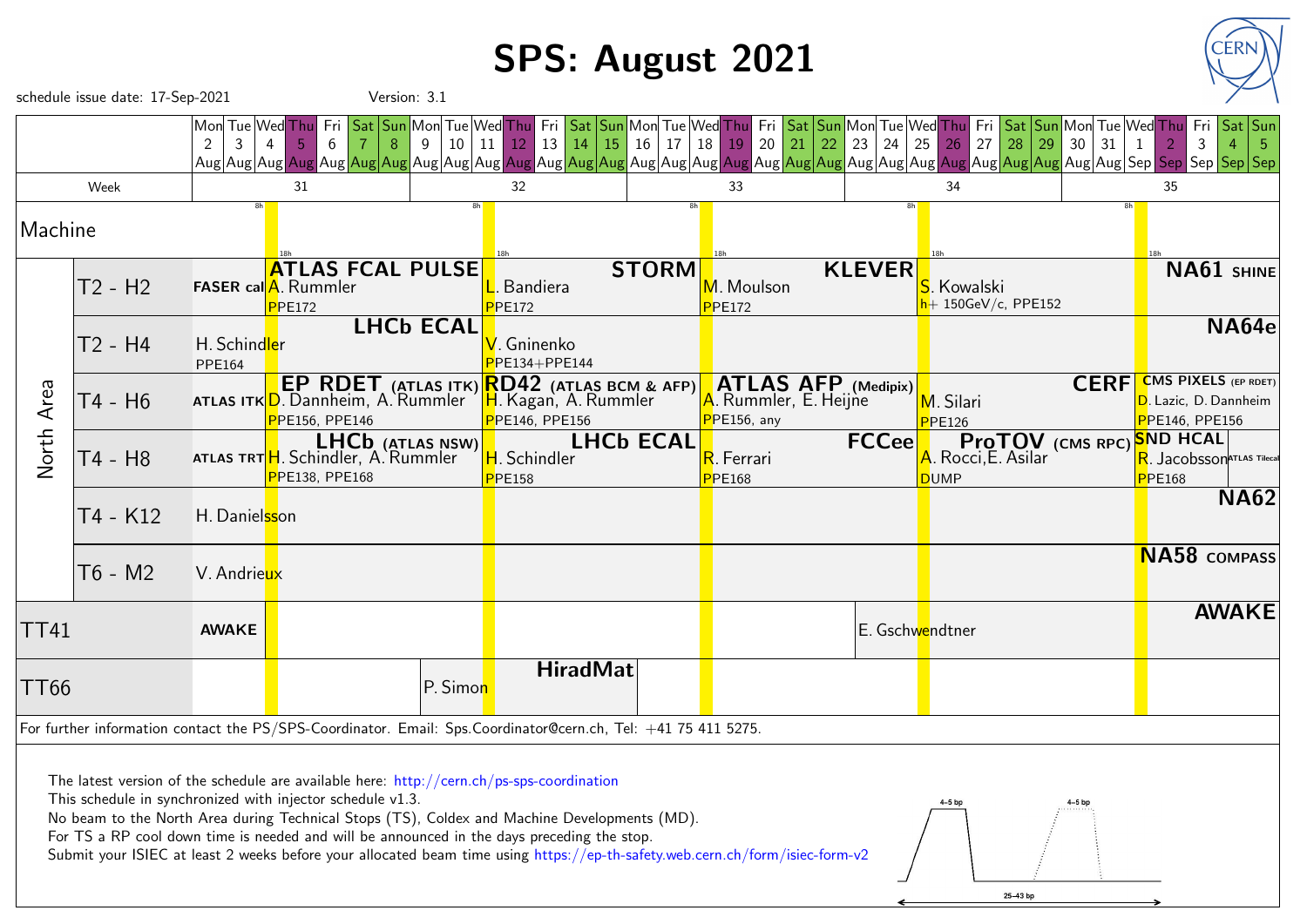### SPS: September 2021



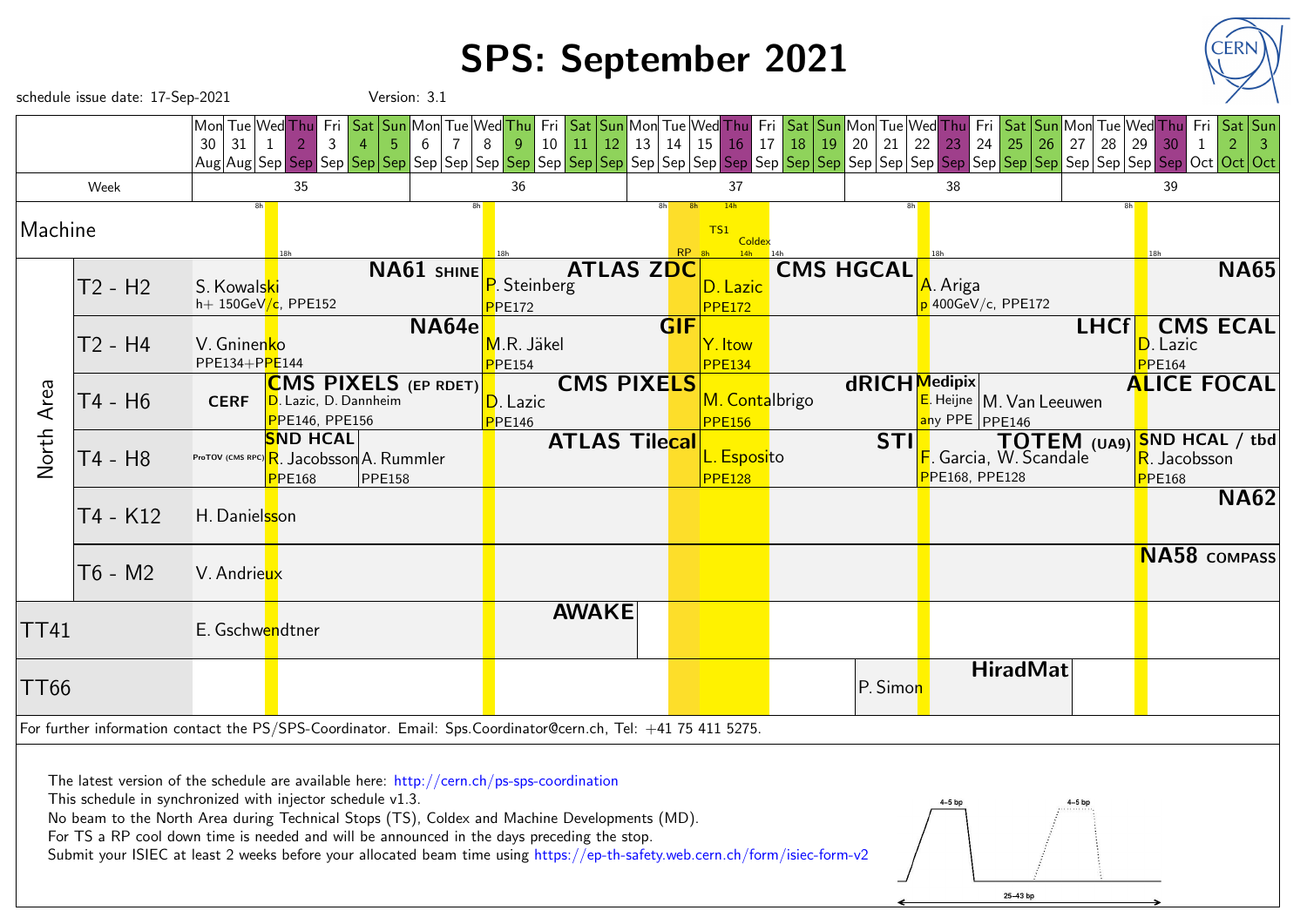### SPS: October 2021



|             | schedule issue date: 17-Sep-2021                                                                                                                                                                                                                                                                                                                                                                                                                                                                             |                                              |                                                                                                                          | Version: 3.1       |                                                                                                               |                                                                            |                                                                                       |          |                |                |                                                                                                        |          |                                                  |                                        |  |
|-------------|--------------------------------------------------------------------------------------------------------------------------------------------------------------------------------------------------------------------------------------------------------------------------------------------------------------------------------------------------------------------------------------------------------------------------------------------------------------------------------------------------------------|----------------------------------------------|--------------------------------------------------------------------------------------------------------------------------|--------------------|---------------------------------------------------------------------------------------------------------------|----------------------------------------------------------------------------|---------------------------------------------------------------------------------------|----------|----------------|----------------|--------------------------------------------------------------------------------------------------------|----------|--------------------------------------------------|----------------------------------------|--|
|             |                                                                                                                                                                                                                                                                                                                                                                                                                                                                                                              | 27                                           | Mon  Tue  Wed  Thu   Fri   Sat   Sun   Mon  Tue   Wed <mark>  Thu</mark><br>$28 \mid 29 \mid 30$<br>$\overline{2}$<br>-1 |                    | Fri<br>$\overline{9}$<br>8<br>6                                                                               | Sat   Sun   Mon  Tue   Wed  Thu  <br>11<br>$12 \mid 13$<br>10 <sup>1</sup> | 15<br><b>14</b>                                                                       | 16<br>17 | 18<br>19       | 20<br>21       | $\vert$ 23 $\vert$<br>22<br>24                                                                         | 25<br>26 | 27<br>28                                         | Sat Sun<br><u>Fri</u><br>29<br>30   31 |  |
|             | Week                                                                                                                                                                                                                                                                                                                                                                                                                                                                                                         |                                              | 39                                                                                                                       |                    | 40                                                                                                            |                                                                            | 41                                                                                    |          | 42             |                |                                                                                                        | 43       |                                                  |                                        |  |
| Machine     |                                                                                                                                                                                                                                                                                                                                                                                                                                                                                                              |                                              |                                                                                                                          |                    |                                                                                                               |                                                                            |                                                                                       |          |                |                |                                                                                                        |          |                                                  |                                        |  |
|             | T2 - H2                                                                                                                                                                                                                                                                                                                                                                                                                                                                                                      | A. Ariga<br>p 400GeV/ <mark>c, PPE172</mark> |                                                                                                                          | <b>NA65</b>        | D. Lazic<br><b>PPE172</b>                                                                                     | <b>CMS HGCAL</b>                                                           | . Kowalski<br>$+31$ GeV/c, PPE152                                                     |          |                |                |                                                                                                        |          |                                                  | NA61 SHINE                             |  |
|             | T2 - H4                                                                                                                                                                                                                                                                                                                                                                                                                                                                                                      | <b>LHCf</b>                                  | D. Lazic<br><b>PPE164</b>                                                                                                |                    |                                                                                                               | <b>CMS ECAL</b>                                                            | X. Wu<br><b>PPE134</b>                                                                |          | <b>HERD</b>    | PPE134, PPE154 | M.R. Jäkel, E. Oliveri                                                                                 |          |                                                  | <b>GIF RD51</b>                        |  |
| Area        | T4 - H6                                                                                                                                                                                                                                                                                                                                                                                                                                                                                                      | M. Van Leeuwen<br>PPE146                     |                                                                                                                          | <b>ALICE FOCAL</b> | <b>ATLAS ITK (PICSEL)</b><br>A. Rummler A. Besson<br>PPE146, PPE146                                           |                                                                            | <b>EP RDET</b> (ATLAS ITK)<br><mark>D</mark> . Dannheim, A.`Rummler<br>PPE156, PPE146 |          |                |                | ATLAS BCM (ATLAS HGTD, RD42) ATLAS HGTD (CMS PIXELS)<br>A. Rummler, H. Kagan<br>PPE146, PPE146, PPE146 |          | A. Rummler, D. Lazic<br>PPE146, PPE156           |                                        |  |
| North       | T4 - H8                                                                                                                                                                                                                                                                                                                                                                                                                                                                                                      |                                              | SND HCAL / tbd<br>TOTEM (UA9) R. Jacobsson<br>PPE168                                                                     |                    | H. Schindler, F. Garcia<br>PPE128+PPE138, PPE168                                                              | LHCb (TOTEM)                                                               | D. Lazic, H. Schindler<br>PPE158, PPE128+PPE138                                       |          | CMS MTD (LHCb) |                | LHCb (CMS MTD)<br>H. Schindler, D. Lazic<br>PPE138+PPE168, PPE158                                      |          | H. Schindler, F. Garcia<br>PPE138+PPE168, PPE168 | $LHCb$ (TOTEM)                         |  |
|             | T4 - K12                                                                                                                                                                                                                                                                                                                                                                                                                                                                                                     | H. Daniel <mark>ss</mark> on                 |                                                                                                                          |                    |                                                                                                               |                                                                            |                                                                                       |          |                |                |                                                                                                        |          |                                                  | <b>NA62</b>                            |  |
|             | T6 - M2                                                                                                                                                                                                                                                                                                                                                                                                                                                                                                      | V. Andrieux                                  |                                                                                                                          | NA58 COMPASS       | V. Andrieux                                                                                                   |                                                                            |                                                                                       |          |                |                |                                                                                                        |          | Amber NA64 mu (MUON-e)                           |                                        |  |
| <b>TT41</b> |                                                                                                                                                                                                                                                                                                                                                                                                                                                                                                              |                                              |                                                                                                                          |                    |                                                                                                               |                                                                            | E. Gschwendtner                                                                       |          |                |                | <b>AWAKE</b>                                                                                           |          |                                                  |                                        |  |
| <b>TT66</b> |                                                                                                                                                                                                                                                                                                                                                                                                                                                                                                              |                                              |                                                                                                                          |                    |                                                                                                               |                                                                            |                                                                                       |          |                |                |                                                                                                        |          |                                                  |                                        |  |
|             |                                                                                                                                                                                                                                                                                                                                                                                                                                                                                                              |                                              |                                                                                                                          |                    | For further information contact the PS/SPS-Coordinator. Email: Sps.Coordinator@cern.ch, Tel: +41 75 411 5275. |                                                                            |                                                                                       |          |                |                |                                                                                                        |          |                                                  |                                        |  |
|             | The latest version of the schedule are available here: $\frac{http://cern.ch/ps-sys-coordination}{}$<br>This schedule in synchronized with injector schedule v1.3.<br>No beam to the North Area during Technical Stops (TS), Coldex and Machine Developments (MD).<br>For TS a RP cool down time is needed and will be announced in the days preceding the stop.<br>Submit your ISIEC at least 2 weeks before your allocated beam time using https://ep-th-safety.web.cern.ch/form/isiec-form-v2<br>25-43 bp |                                              |                                                                                                                          |                    |                                                                                                               |                                                                            |                                                                                       |          |                |                |                                                                                                        |          |                                                  |                                        |  |